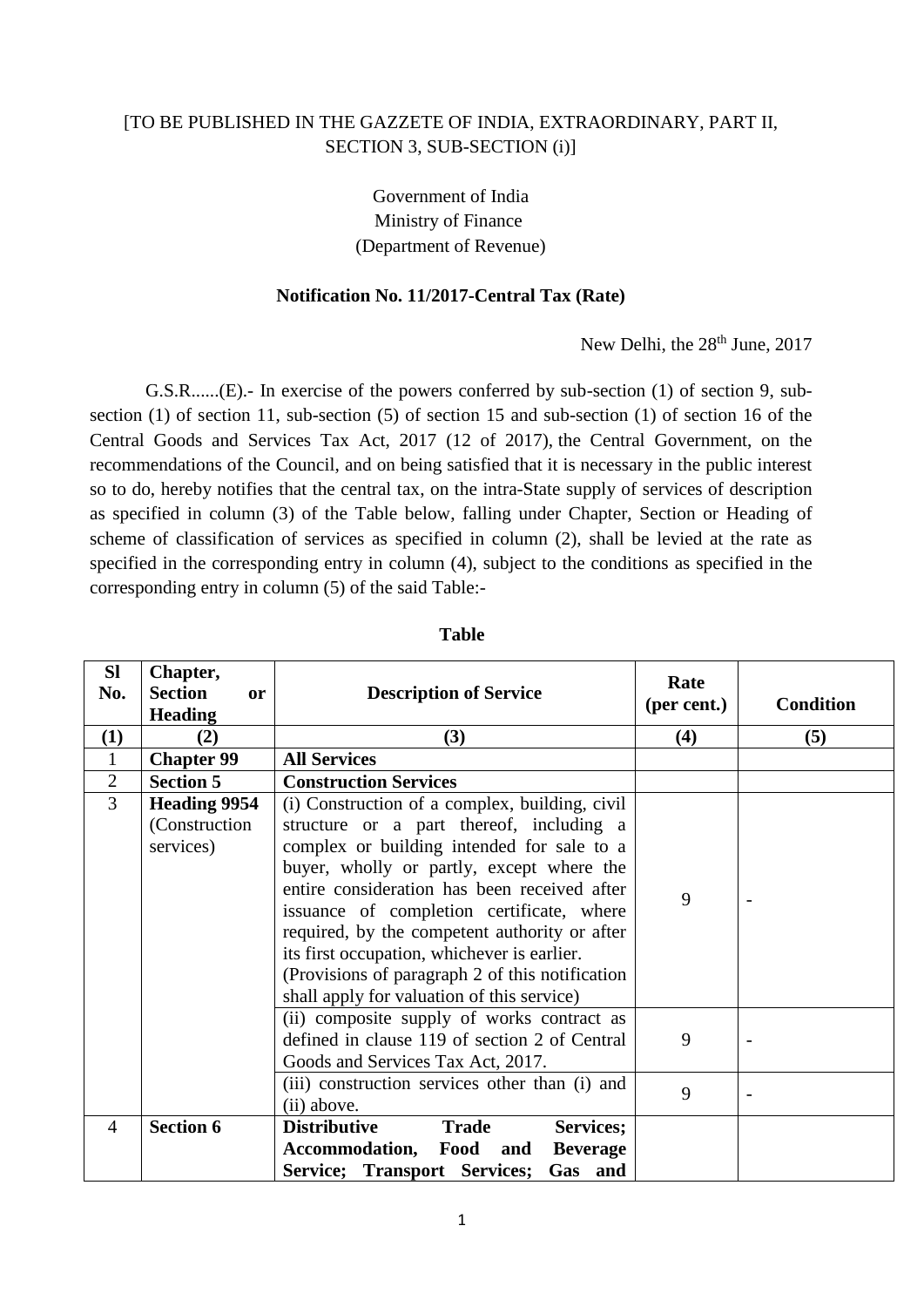| Services in wholesale trade.<br>5<br><b>Heading 9961</b><br>Explanation-This service does not include<br>sale or purchase of goods but includes:<br>Services<br>of<br>commission<br>agents,<br>commodity brokers, and auctioneers and<br>9<br>all other traders who negotiate whole sale<br>commercial transactions between buyers<br>and sellers, for a fee or commission'<br>Services of electronic whole sale agents<br>and brokers,<br>Services of whole sale auctioning houses.<br>Heading 9962<br>Services in retail trade.<br>6<br>Explanation- This service does not include<br>9<br>sale or purchase of goods<br><b>Heading 9963</b><br>$\tau$<br>(i) Supply, by way of or as part of any service<br>(Accommodation,<br>or in any other manner whatsoever, of goods,<br>food and beverage<br>being food or any other article for human<br>services)<br>consumption or drink, where such supply or<br>service is for cash, deferred payment or other<br>valuable consideration, provided by a<br>restaurant, eating joint including mess,<br>6<br>canteen, neither having the facility of air-<br>conditioning or central air-heating in any part<br>of the establishment, at any time during the<br>year nor having licence or permit or by<br>whatever name called to serve alcoholic<br>liquor for human consumption.<br>(ii) Accommodation in hotels, inns, guest<br>houses, clubs, campsites or other commercial<br>places meant for residential or lodging<br>purposes having declared tariff of a unit of<br>accommodation of one thousand rupees and<br>above but less than two<br>thousand five<br>hundred rupees per unit per day or equivalent.<br>6<br>Explanation.- "declared tariff" includes<br>charges for all amenities provided in the unit<br>of accommodation (given on rent for stay)<br>like furniture, air conditioner, refrigerators or<br>any other amenities, but without excluding<br>any discount offered on the published charges<br>for such unit.<br>(iii) Supply, by way of or as part of any<br>service or in any other manner whatsoever, of<br>goods, being food or any other article for<br>human consumption or any drink, where such<br>9<br>supply or service is for cash, deferred |  | <b>Electricity Distribution Services</b> |  |
|------------------------------------------------------------------------------------------------------------------------------------------------------------------------------------------------------------------------------------------------------------------------------------------------------------------------------------------------------------------------------------------------------------------------------------------------------------------------------------------------------------------------------------------------------------------------------------------------------------------------------------------------------------------------------------------------------------------------------------------------------------------------------------------------------------------------------------------------------------------------------------------------------------------------------------------------------------------------------------------------------------------------------------------------------------------------------------------------------------------------------------------------------------------------------------------------------------------------------------------------------------------------------------------------------------------------------------------------------------------------------------------------------------------------------------------------------------------------------------------------------------------------------------------------------------------------------------------------------------------------------------------------------------------------------------------------------------------------------------------------------------------------------------------------------------------------------------------------------------------------------------------------------------------------------------------------------------------------------------------------------------------------------------------------------------------------------------------------------------------------------------------------------------------------------------------------------------------------------------|--|------------------------------------------|--|
|                                                                                                                                                                                                                                                                                                                                                                                                                                                                                                                                                                                                                                                                                                                                                                                                                                                                                                                                                                                                                                                                                                                                                                                                                                                                                                                                                                                                                                                                                                                                                                                                                                                                                                                                                                                                                                                                                                                                                                                                                                                                                                                                                                                                                                    |  |                                          |  |
|                                                                                                                                                                                                                                                                                                                                                                                                                                                                                                                                                                                                                                                                                                                                                                                                                                                                                                                                                                                                                                                                                                                                                                                                                                                                                                                                                                                                                                                                                                                                                                                                                                                                                                                                                                                                                                                                                                                                                                                                                                                                                                                                                                                                                                    |  |                                          |  |
|                                                                                                                                                                                                                                                                                                                                                                                                                                                                                                                                                                                                                                                                                                                                                                                                                                                                                                                                                                                                                                                                                                                                                                                                                                                                                                                                                                                                                                                                                                                                                                                                                                                                                                                                                                                                                                                                                                                                                                                                                                                                                                                                                                                                                                    |  |                                          |  |
|                                                                                                                                                                                                                                                                                                                                                                                                                                                                                                                                                                                                                                                                                                                                                                                                                                                                                                                                                                                                                                                                                                                                                                                                                                                                                                                                                                                                                                                                                                                                                                                                                                                                                                                                                                                                                                                                                                                                                                                                                                                                                                                                                                                                                                    |  |                                          |  |
|                                                                                                                                                                                                                                                                                                                                                                                                                                                                                                                                                                                                                                                                                                                                                                                                                                                                                                                                                                                                                                                                                                                                                                                                                                                                                                                                                                                                                                                                                                                                                                                                                                                                                                                                                                                                                                                                                                                                                                                                                                                                                                                                                                                                                                    |  |                                          |  |
|                                                                                                                                                                                                                                                                                                                                                                                                                                                                                                                                                                                                                                                                                                                                                                                                                                                                                                                                                                                                                                                                                                                                                                                                                                                                                                                                                                                                                                                                                                                                                                                                                                                                                                                                                                                                                                                                                                                                                                                                                                                                                                                                                                                                                                    |  |                                          |  |
|                                                                                                                                                                                                                                                                                                                                                                                                                                                                                                                                                                                                                                                                                                                                                                                                                                                                                                                                                                                                                                                                                                                                                                                                                                                                                                                                                                                                                                                                                                                                                                                                                                                                                                                                                                                                                                                                                                                                                                                                                                                                                                                                                                                                                                    |  |                                          |  |
|                                                                                                                                                                                                                                                                                                                                                                                                                                                                                                                                                                                                                                                                                                                                                                                                                                                                                                                                                                                                                                                                                                                                                                                                                                                                                                                                                                                                                                                                                                                                                                                                                                                                                                                                                                                                                                                                                                                                                                                                                                                                                                                                                                                                                                    |  |                                          |  |
|                                                                                                                                                                                                                                                                                                                                                                                                                                                                                                                                                                                                                                                                                                                                                                                                                                                                                                                                                                                                                                                                                                                                                                                                                                                                                                                                                                                                                                                                                                                                                                                                                                                                                                                                                                                                                                                                                                                                                                                                                                                                                                                                                                                                                                    |  |                                          |  |
|                                                                                                                                                                                                                                                                                                                                                                                                                                                                                                                                                                                                                                                                                                                                                                                                                                                                                                                                                                                                                                                                                                                                                                                                                                                                                                                                                                                                                                                                                                                                                                                                                                                                                                                                                                                                                                                                                                                                                                                                                                                                                                                                                                                                                                    |  |                                          |  |
|                                                                                                                                                                                                                                                                                                                                                                                                                                                                                                                                                                                                                                                                                                                                                                                                                                                                                                                                                                                                                                                                                                                                                                                                                                                                                                                                                                                                                                                                                                                                                                                                                                                                                                                                                                                                                                                                                                                                                                                                                                                                                                                                                                                                                                    |  |                                          |  |
|                                                                                                                                                                                                                                                                                                                                                                                                                                                                                                                                                                                                                                                                                                                                                                                                                                                                                                                                                                                                                                                                                                                                                                                                                                                                                                                                                                                                                                                                                                                                                                                                                                                                                                                                                                                                                                                                                                                                                                                                                                                                                                                                                                                                                                    |  |                                          |  |
|                                                                                                                                                                                                                                                                                                                                                                                                                                                                                                                                                                                                                                                                                                                                                                                                                                                                                                                                                                                                                                                                                                                                                                                                                                                                                                                                                                                                                                                                                                                                                                                                                                                                                                                                                                                                                                                                                                                                                                                                                                                                                                                                                                                                                                    |  |                                          |  |
|                                                                                                                                                                                                                                                                                                                                                                                                                                                                                                                                                                                                                                                                                                                                                                                                                                                                                                                                                                                                                                                                                                                                                                                                                                                                                                                                                                                                                                                                                                                                                                                                                                                                                                                                                                                                                                                                                                                                                                                                                                                                                                                                                                                                                                    |  |                                          |  |
|                                                                                                                                                                                                                                                                                                                                                                                                                                                                                                                                                                                                                                                                                                                                                                                                                                                                                                                                                                                                                                                                                                                                                                                                                                                                                                                                                                                                                                                                                                                                                                                                                                                                                                                                                                                                                                                                                                                                                                                                                                                                                                                                                                                                                                    |  |                                          |  |
|                                                                                                                                                                                                                                                                                                                                                                                                                                                                                                                                                                                                                                                                                                                                                                                                                                                                                                                                                                                                                                                                                                                                                                                                                                                                                                                                                                                                                                                                                                                                                                                                                                                                                                                                                                                                                                                                                                                                                                                                                                                                                                                                                                                                                                    |  |                                          |  |
|                                                                                                                                                                                                                                                                                                                                                                                                                                                                                                                                                                                                                                                                                                                                                                                                                                                                                                                                                                                                                                                                                                                                                                                                                                                                                                                                                                                                                                                                                                                                                                                                                                                                                                                                                                                                                                                                                                                                                                                                                                                                                                                                                                                                                                    |  |                                          |  |
|                                                                                                                                                                                                                                                                                                                                                                                                                                                                                                                                                                                                                                                                                                                                                                                                                                                                                                                                                                                                                                                                                                                                                                                                                                                                                                                                                                                                                                                                                                                                                                                                                                                                                                                                                                                                                                                                                                                                                                                                                                                                                                                                                                                                                                    |  |                                          |  |
|                                                                                                                                                                                                                                                                                                                                                                                                                                                                                                                                                                                                                                                                                                                                                                                                                                                                                                                                                                                                                                                                                                                                                                                                                                                                                                                                                                                                                                                                                                                                                                                                                                                                                                                                                                                                                                                                                                                                                                                                                                                                                                                                                                                                                                    |  |                                          |  |
|                                                                                                                                                                                                                                                                                                                                                                                                                                                                                                                                                                                                                                                                                                                                                                                                                                                                                                                                                                                                                                                                                                                                                                                                                                                                                                                                                                                                                                                                                                                                                                                                                                                                                                                                                                                                                                                                                                                                                                                                                                                                                                                                                                                                                                    |  |                                          |  |
|                                                                                                                                                                                                                                                                                                                                                                                                                                                                                                                                                                                                                                                                                                                                                                                                                                                                                                                                                                                                                                                                                                                                                                                                                                                                                                                                                                                                                                                                                                                                                                                                                                                                                                                                                                                                                                                                                                                                                                                                                                                                                                                                                                                                                                    |  |                                          |  |
|                                                                                                                                                                                                                                                                                                                                                                                                                                                                                                                                                                                                                                                                                                                                                                                                                                                                                                                                                                                                                                                                                                                                                                                                                                                                                                                                                                                                                                                                                                                                                                                                                                                                                                                                                                                                                                                                                                                                                                                                                                                                                                                                                                                                                                    |  |                                          |  |
|                                                                                                                                                                                                                                                                                                                                                                                                                                                                                                                                                                                                                                                                                                                                                                                                                                                                                                                                                                                                                                                                                                                                                                                                                                                                                                                                                                                                                                                                                                                                                                                                                                                                                                                                                                                                                                                                                                                                                                                                                                                                                                                                                                                                                                    |  |                                          |  |
|                                                                                                                                                                                                                                                                                                                                                                                                                                                                                                                                                                                                                                                                                                                                                                                                                                                                                                                                                                                                                                                                                                                                                                                                                                                                                                                                                                                                                                                                                                                                                                                                                                                                                                                                                                                                                                                                                                                                                                                                                                                                                                                                                                                                                                    |  |                                          |  |
|                                                                                                                                                                                                                                                                                                                                                                                                                                                                                                                                                                                                                                                                                                                                                                                                                                                                                                                                                                                                                                                                                                                                                                                                                                                                                                                                                                                                                                                                                                                                                                                                                                                                                                                                                                                                                                                                                                                                                                                                                                                                                                                                                                                                                                    |  |                                          |  |
|                                                                                                                                                                                                                                                                                                                                                                                                                                                                                                                                                                                                                                                                                                                                                                                                                                                                                                                                                                                                                                                                                                                                                                                                                                                                                                                                                                                                                                                                                                                                                                                                                                                                                                                                                                                                                                                                                                                                                                                                                                                                                                                                                                                                                                    |  |                                          |  |
|                                                                                                                                                                                                                                                                                                                                                                                                                                                                                                                                                                                                                                                                                                                                                                                                                                                                                                                                                                                                                                                                                                                                                                                                                                                                                                                                                                                                                                                                                                                                                                                                                                                                                                                                                                                                                                                                                                                                                                                                                                                                                                                                                                                                                                    |  |                                          |  |
|                                                                                                                                                                                                                                                                                                                                                                                                                                                                                                                                                                                                                                                                                                                                                                                                                                                                                                                                                                                                                                                                                                                                                                                                                                                                                                                                                                                                                                                                                                                                                                                                                                                                                                                                                                                                                                                                                                                                                                                                                                                                                                                                                                                                                                    |  |                                          |  |
|                                                                                                                                                                                                                                                                                                                                                                                                                                                                                                                                                                                                                                                                                                                                                                                                                                                                                                                                                                                                                                                                                                                                                                                                                                                                                                                                                                                                                                                                                                                                                                                                                                                                                                                                                                                                                                                                                                                                                                                                                                                                                                                                                                                                                                    |  |                                          |  |
|                                                                                                                                                                                                                                                                                                                                                                                                                                                                                                                                                                                                                                                                                                                                                                                                                                                                                                                                                                                                                                                                                                                                                                                                                                                                                                                                                                                                                                                                                                                                                                                                                                                                                                                                                                                                                                                                                                                                                                                                                                                                                                                                                                                                                                    |  |                                          |  |
|                                                                                                                                                                                                                                                                                                                                                                                                                                                                                                                                                                                                                                                                                                                                                                                                                                                                                                                                                                                                                                                                                                                                                                                                                                                                                                                                                                                                                                                                                                                                                                                                                                                                                                                                                                                                                                                                                                                                                                                                                                                                                                                                                                                                                                    |  |                                          |  |
|                                                                                                                                                                                                                                                                                                                                                                                                                                                                                                                                                                                                                                                                                                                                                                                                                                                                                                                                                                                                                                                                                                                                                                                                                                                                                                                                                                                                                                                                                                                                                                                                                                                                                                                                                                                                                                                                                                                                                                                                                                                                                                                                                                                                                                    |  |                                          |  |
|                                                                                                                                                                                                                                                                                                                                                                                                                                                                                                                                                                                                                                                                                                                                                                                                                                                                                                                                                                                                                                                                                                                                                                                                                                                                                                                                                                                                                                                                                                                                                                                                                                                                                                                                                                                                                                                                                                                                                                                                                                                                                                                                                                                                                                    |  |                                          |  |
|                                                                                                                                                                                                                                                                                                                                                                                                                                                                                                                                                                                                                                                                                                                                                                                                                                                                                                                                                                                                                                                                                                                                                                                                                                                                                                                                                                                                                                                                                                                                                                                                                                                                                                                                                                                                                                                                                                                                                                                                                                                                                                                                                                                                                                    |  |                                          |  |
|                                                                                                                                                                                                                                                                                                                                                                                                                                                                                                                                                                                                                                                                                                                                                                                                                                                                                                                                                                                                                                                                                                                                                                                                                                                                                                                                                                                                                                                                                                                                                                                                                                                                                                                                                                                                                                                                                                                                                                                                                                                                                                                                                                                                                                    |  |                                          |  |
|                                                                                                                                                                                                                                                                                                                                                                                                                                                                                                                                                                                                                                                                                                                                                                                                                                                                                                                                                                                                                                                                                                                                                                                                                                                                                                                                                                                                                                                                                                                                                                                                                                                                                                                                                                                                                                                                                                                                                                                                                                                                                                                                                                                                                                    |  |                                          |  |
|                                                                                                                                                                                                                                                                                                                                                                                                                                                                                                                                                                                                                                                                                                                                                                                                                                                                                                                                                                                                                                                                                                                                                                                                                                                                                                                                                                                                                                                                                                                                                                                                                                                                                                                                                                                                                                                                                                                                                                                                                                                                                                                                                                                                                                    |  |                                          |  |
|                                                                                                                                                                                                                                                                                                                                                                                                                                                                                                                                                                                                                                                                                                                                                                                                                                                                                                                                                                                                                                                                                                                                                                                                                                                                                                                                                                                                                                                                                                                                                                                                                                                                                                                                                                                                                                                                                                                                                                                                                                                                                                                                                                                                                                    |  |                                          |  |
|                                                                                                                                                                                                                                                                                                                                                                                                                                                                                                                                                                                                                                                                                                                                                                                                                                                                                                                                                                                                                                                                                                                                                                                                                                                                                                                                                                                                                                                                                                                                                                                                                                                                                                                                                                                                                                                                                                                                                                                                                                                                                                                                                                                                                                    |  |                                          |  |
|                                                                                                                                                                                                                                                                                                                                                                                                                                                                                                                                                                                                                                                                                                                                                                                                                                                                                                                                                                                                                                                                                                                                                                                                                                                                                                                                                                                                                                                                                                                                                                                                                                                                                                                                                                                                                                                                                                                                                                                                                                                                                                                                                                                                                                    |  |                                          |  |
|                                                                                                                                                                                                                                                                                                                                                                                                                                                                                                                                                                                                                                                                                                                                                                                                                                                                                                                                                                                                                                                                                                                                                                                                                                                                                                                                                                                                                                                                                                                                                                                                                                                                                                                                                                                                                                                                                                                                                                                                                                                                                                                                                                                                                                    |  |                                          |  |
|                                                                                                                                                                                                                                                                                                                                                                                                                                                                                                                                                                                                                                                                                                                                                                                                                                                                                                                                                                                                                                                                                                                                                                                                                                                                                                                                                                                                                                                                                                                                                                                                                                                                                                                                                                                                                                                                                                                                                                                                                                                                                                                                                                                                                                    |  |                                          |  |
|                                                                                                                                                                                                                                                                                                                                                                                                                                                                                                                                                                                                                                                                                                                                                                                                                                                                                                                                                                                                                                                                                                                                                                                                                                                                                                                                                                                                                                                                                                                                                                                                                                                                                                                                                                                                                                                                                                                                                                                                                                                                                                                                                                                                                                    |  |                                          |  |
|                                                                                                                                                                                                                                                                                                                                                                                                                                                                                                                                                                                                                                                                                                                                                                                                                                                                                                                                                                                                                                                                                                                                                                                                                                                                                                                                                                                                                                                                                                                                                                                                                                                                                                                                                                                                                                                                                                                                                                                                                                                                                                                                                                                                                                    |  |                                          |  |
|                                                                                                                                                                                                                                                                                                                                                                                                                                                                                                                                                                                                                                                                                                                                                                                                                                                                                                                                                                                                                                                                                                                                                                                                                                                                                                                                                                                                                                                                                                                                                                                                                                                                                                                                                                                                                                                                                                                                                                                                                                                                                                                                                                                                                                    |  |                                          |  |
| payment or other valuable consideration,                                                                                                                                                                                                                                                                                                                                                                                                                                                                                                                                                                                                                                                                                                                                                                                                                                                                                                                                                                                                                                                                                                                                                                                                                                                                                                                                                                                                                                                                                                                                                                                                                                                                                                                                                                                                                                                                                                                                                                                                                                                                                                                                                                                           |  |                                          |  |
| provided by a restaurant, eating joint                                                                                                                                                                                                                                                                                                                                                                                                                                                                                                                                                                                                                                                                                                                                                                                                                                                                                                                                                                                                                                                                                                                                                                                                                                                                                                                                                                                                                                                                                                                                                                                                                                                                                                                                                                                                                                                                                                                                                                                                                                                                                                                                                                                             |  |                                          |  |
| including mess, canteen, having licence or                                                                                                                                                                                                                                                                                                                                                                                                                                                                                                                                                                                                                                                                                                                                                                                                                                                                                                                                                                                                                                                                                                                                                                                                                                                                                                                                                                                                                                                                                                                                                                                                                                                                                                                                                                                                                                                                                                                                                                                                                                                                                                                                                                                         |  |                                          |  |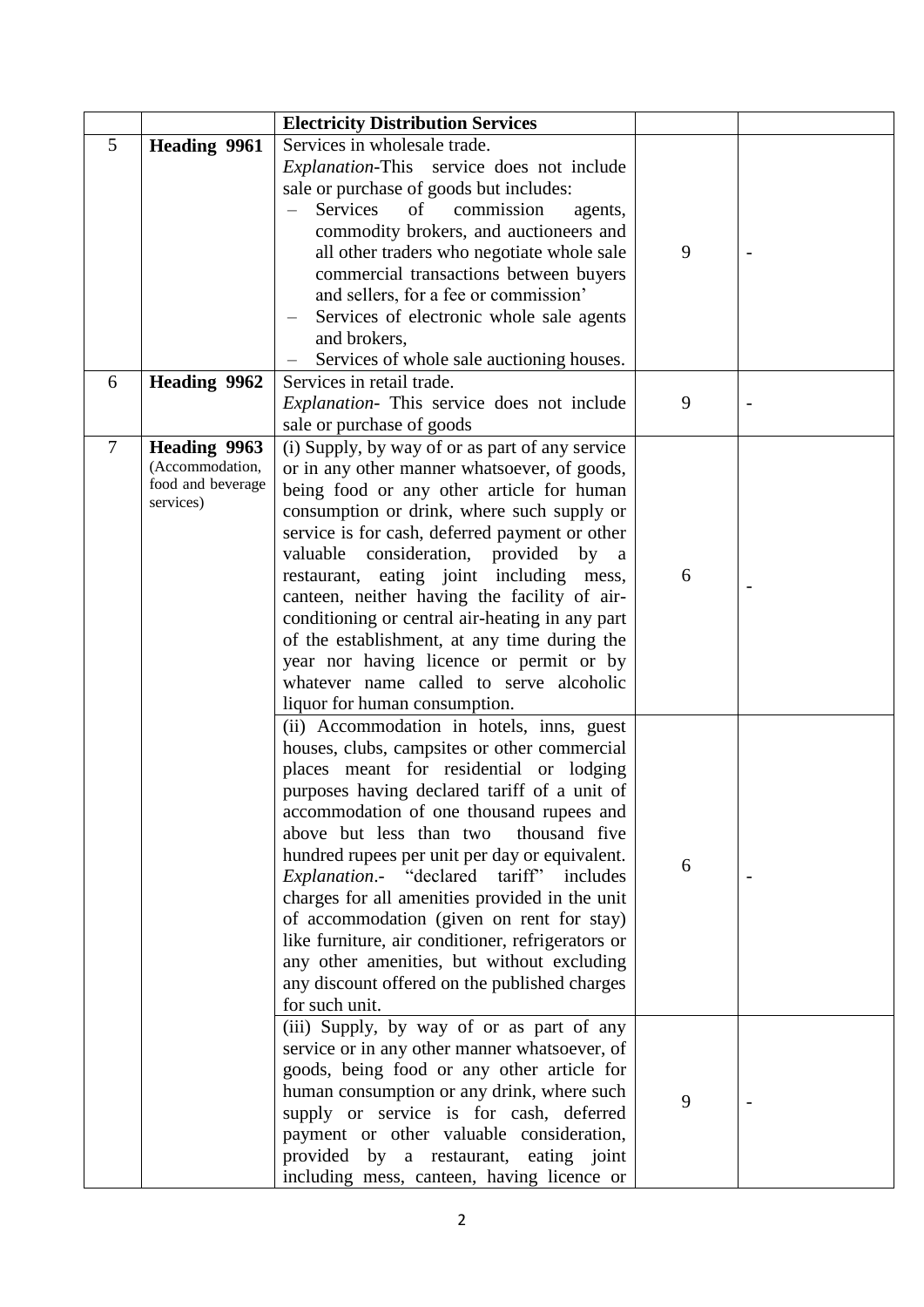|  | permit or by whatever name called to serve<br>alcoholic liquor for human consumption. |    |                |
|--|---------------------------------------------------------------------------------------|----|----------------|
|  | (iv) Supply, by way of or as part of any                                              |    |                |
|  | service or in any other manner whatsoever, of                                         |    |                |
|  |                                                                                       |    |                |
|  | goods, being food or any other article for                                            |    |                |
|  | human consumption or any drink, where such                                            |    |                |
|  | supply or service is for cash, deferred                                               |    |                |
|  | payment or other valuable consideration,                                              | 9  |                |
|  | provided by a restaurant, eating joint                                                |    |                |
|  | including mess, canteen, having the facility of                                       |    |                |
|  | air-conditioning or central air-heating in any                                        |    |                |
|  | part of the establishment, at any time during                                         |    |                |
|  | the year.                                                                             |    |                |
|  | (v) Supply, by way of or as part of any                                               |    |                |
|  | service or in any other manner whatsoever in                                          |    |                |
|  | outdoor catering wherein goods, being food                                            |    |                |
|  | or any other article for human consumption                                            |    |                |
|  | or any drink (whether or not alcoholic liquor                                         | 9  |                |
|  | for human consumption), as a part of such                                             |    |                |
|  | outdoor catering and such supply or service is                                        |    |                |
|  | for cash, deferred payment or other valuable                                          |    |                |
|  | consideration.                                                                        |    |                |
|  | (vi) Accommodation in hotels, inns, guest                                             |    |                |
|  | houses, clubs, campsites or other commercial                                          |    |                |
|  | places meant for residential or lodging                                               |    |                |
|  | purposes having declared tariff of a unit of                                          |    |                |
|  | accommodation of two thousand five hundred                                            |    |                |
|  | rupees and above but less than seven                                                  |    |                |
|  | thousand five hundred rupees per unit per day                                         |    |                |
|  | or equivalent.                                                                        | 9  |                |
|  | Explanation.- "declared tariff" includes                                              |    |                |
|  | charges for all amenities provided in the unit                                        |    |                |
|  |                                                                                       |    |                |
|  | of accommodation (given on rent for stay)                                             |    |                |
|  | like furniture, air conditioner, refrigerators or                                     |    |                |
|  | any other amenities, but without excluding                                            |    |                |
|  | any discount offered on the published charges                                         |    |                |
|  | for such unit.                                                                        |    |                |
|  | (vii) Supply, by way of or as part of any                                             |    |                |
|  | service or in any other manner whatsoever, of                                         |    |                |
|  | goods, including but not limited to food or                                           |    |                |
|  | any other article for human consumption or                                            |    |                |
|  | any drink (whether or not alcoholic liquor for                                        |    |                |
|  | human consumption), where such supply or                                              | 9  |                |
|  | service is for cash, deferred payment or other                                        |    |                |
|  | valuable<br>consideration,<br>in<br>$\mathbf a$<br>premises                           |    |                |
|  | (including hotel, convention center, club,                                            |    |                |
|  | pandal, shamiana or any other place, specially                                        |    |                |
|  | arranged for organising a function) together                                          |    |                |
|  | with renting of such premises.                                                        |    |                |
|  | (viii) Accommodation in hotels including five                                         | 14 | $\blacksquare$ |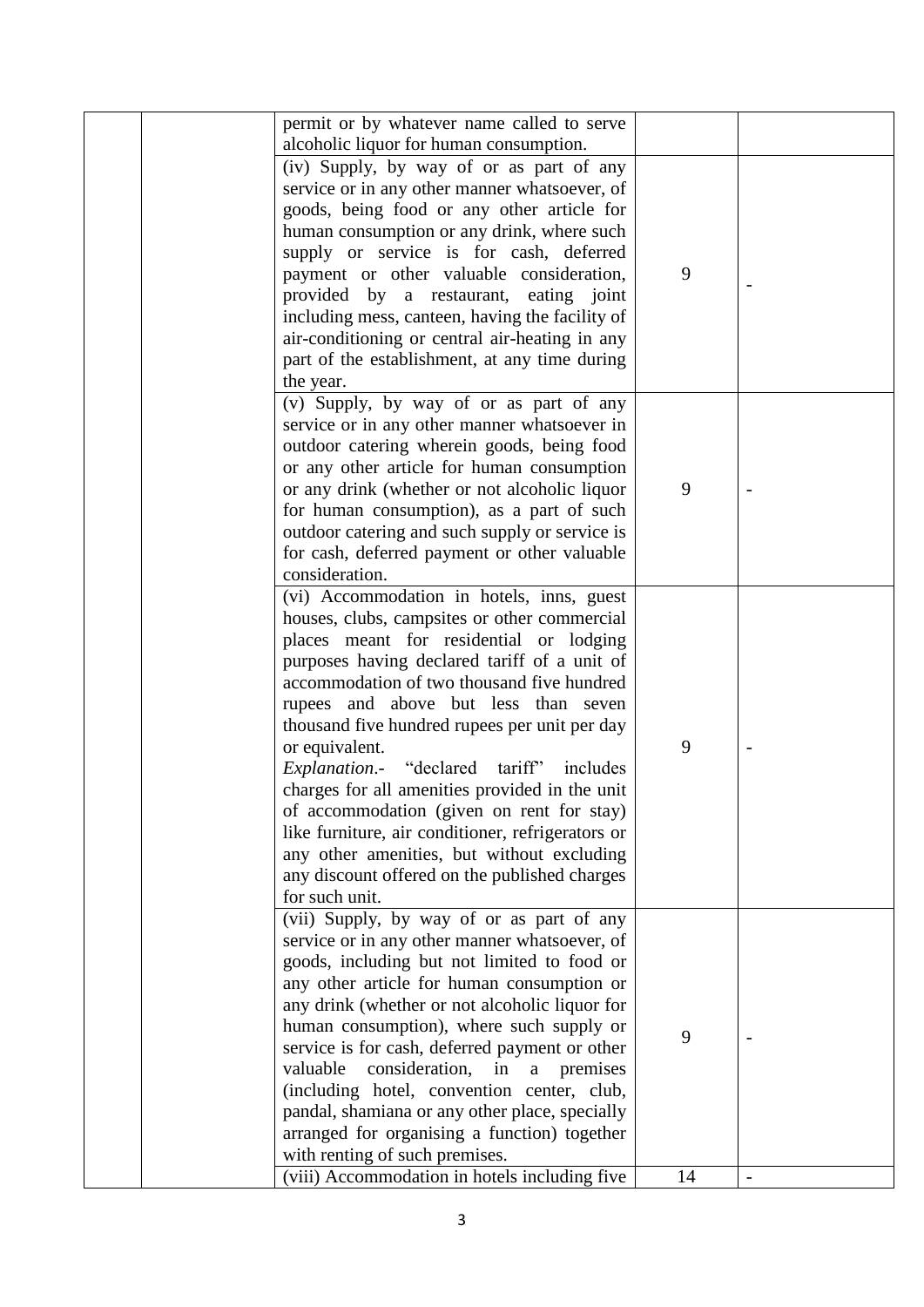|   |                                                             | hotels, inns, guest houses,<br>clubs,<br>star<br>campsites or other commercial places meant<br>for residential or lodging purposes having<br>declared tariff of a unit of accommodation of<br>seven thousand and five hundred rupees and<br>above per unit per day or equivalent.<br><i>Explanation.</i> -"declared tariff "<br>includes<br>charges for all amenities provided in the unit<br>of accommodation (given on rent for stay)<br>like furniture, air conditioner, refrigerators or<br>any other amenities, but without excluding<br>any discount offered on the published charges<br>for such unit.                                                                                                                                                                               |     |                                                                                                                                                                                                                                              |
|---|-------------------------------------------------------------|---------------------------------------------------------------------------------------------------------------------------------------------------------------------------------------------------------------------------------------------------------------------------------------------------------------------------------------------------------------------------------------------------------------------------------------------------------------------------------------------------------------------------------------------------------------------------------------------------------------------------------------------------------------------------------------------------------------------------------------------------------------------------------------------|-----|----------------------------------------------------------------------------------------------------------------------------------------------------------------------------------------------------------------------------------------------|
|   |                                                             | (ix) Accommodation, food and beverage<br>services other than $(i)$ , $(ii)$ , $(iii)$ , $(iv)$ , $(v)$ , $(vi)$ ,<br>(vii) and (viii) above.                                                                                                                                                                                                                                                                                                                                                                                                                                                                                                                                                                                                                                                | 9   |                                                                                                                                                                                                                                              |
| 8 | <b>Heading 9964</b><br>(Passenger<br>transport<br>services) | (i) Transport of passengers, with or without<br>accompanied belongings, by rail in first class<br>or air conditioned coach.                                                                                                                                                                                                                                                                                                                                                                                                                                                                                                                                                                                                                                                                 | 2.5 | Provided<br>that<br>credit of input tax<br>charged in respect<br>of goods used in<br>supplying<br>the<br>service<br>is<br>not<br>utilised for paying<br>central<br>tax<br><sub>or</sub><br>integrated tax on<br>the supply of the<br>service |
|   |                                                             | (ii) Transport of passengers, with or without<br>accompanied belongings by-<br>(a) air conditioned contract carriage other<br>than motorcab;<br>(b) air conditioned stage carriage;<br>(c) radio taxi.<br>Explanation.-<br>(a) "contract carriage" has the meaning<br>assigned to it in clause $(7)$ of section 2 of the<br>Motor Vehicles Act, 1988 (59 of 1988);<br>(b) "stage carriage" has the meaning assigned<br>to it in clause $(40)$ of section 2 of the Motor<br>Vehicles Act, 1988 (59 of 1988);<br>(c) "radio taxi" means a taxi including a radio<br>cab, by whatever name called, which is in<br>two-way radio communication with a central<br>control office and is enabled for tracking<br>using Global Positioning System (GPS) or<br>General Packet Radio Service (GPRS). | 2.5 | Provided<br>that<br>credit of input tax<br>charged on goods<br>or services used<br>in supplying the<br>service has<br>not<br>been taken<br>[Please refer<br>to<br>Explanation<br>no.<br>$(iv)$ ]                                             |
|   |                                                             | (iii) Transport of passengers, with or without<br>accompanied belongings, by air in economy<br>class.                                                                                                                                                                                                                                                                                                                                                                                                                                                                                                                                                                                                                                                                                       | 2.5 | Provided<br>that<br>credit of input tax<br>charged on goods<br>used in supplying                                                                                                                                                             |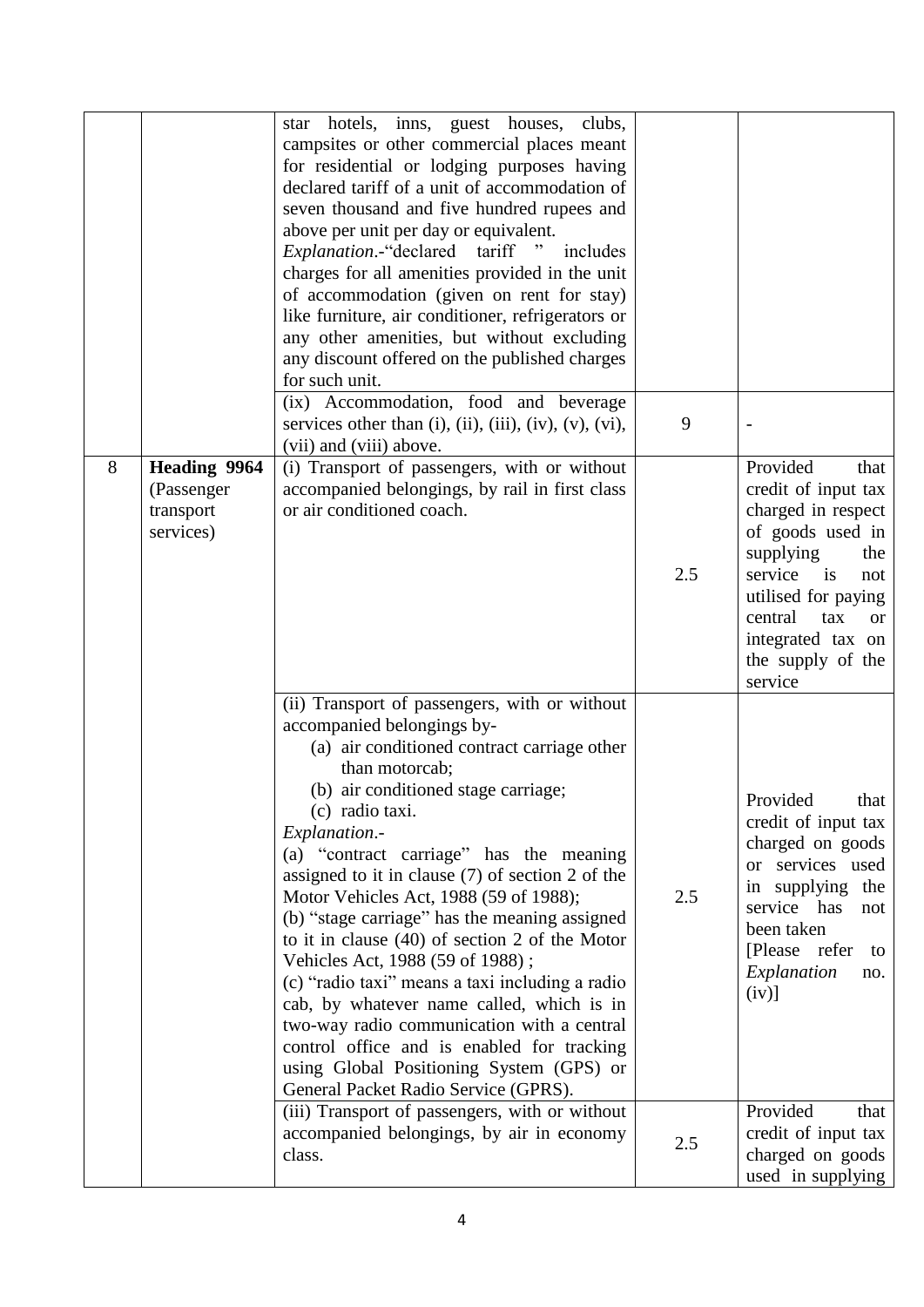|   |                                                         | (iv) Transport of passengers, with or without<br>accompanied belongings, by air, embarking<br>terminating in<br>from<br>Regional<br><b>or</b><br>$\rm{a}$<br>Connectivity Scheme Airport, as notified by<br>the Ministry of Civil Aviation. | 2.5 | the service has not<br>been taken<br>[Please refer<br>to<br>Explanation<br>no.<br>$(iv)$ ]<br>Provided<br>that<br>credit of input tax<br>charged on goods<br>used in supplying<br>the service has not<br>been taken<br>[Please refer]<br>to<br>Explanation<br>no.<br>$(iv)$ ] |
|---|---------------------------------------------------------|---------------------------------------------------------------------------------------------------------------------------------------------------------------------------------------------------------------------------------------------|-----|-------------------------------------------------------------------------------------------------------------------------------------------------------------------------------------------------------------------------------------------------------------------------------|
|   |                                                         | (v) Transport of passengers by air, with or<br>without accompanied belongings, in other<br>than economy class.                                                                                                                              | 6   |                                                                                                                                                                                                                                                                               |
|   |                                                         | (vi) Transport of passengers by motorcab<br>where the cost of fuel is included in the<br>consideration charged from the service<br>recipient.                                                                                               | 2.5 | Provided<br>that<br>credit of input tax<br>charged on goods<br>and services used<br>in supplying<br>the<br>service has<br>not<br>been taken<br>[Please refer<br>to<br>Explanation<br>no.<br>$(iv)$ ]                                                                          |
|   |                                                         | (vii) Passenger transport services other than<br>$(i)$ , $(ii)$ $(iii)$ , $(iv)$ , $(v)$ and $(vi)$ above.                                                                                                                                  | 9   |                                                                                                                                                                                                                                                                               |
| 9 | <b>Heading 9965</b><br>(Goods<br>transport<br>services) | (i) Transport of goods by rail (other than<br>services specified at item no. (iv)).                                                                                                                                                         | 2.5 | Provided<br>that<br>credit of input tax<br>charged in respect<br>goods<br>of<br>in<br>supplying<br>the<br>service<br>$\frac{1}{1}$<br>not<br>utilised for paying<br>central<br>tax<br><sub>or</sub><br>integrated tax on<br>the supply of the<br>service                      |
|   |                                                         | (ii) Transport of goods in a vessel.                                                                                                                                                                                                        | 2.5 | Provided<br>that<br>credit of input tax<br>charged on goods<br>(other<br>than<br>on<br>ships,<br>vessels<br>including<br>bulk<br>carriers<br>and<br>tankers) used<br>in<br>supplying<br>the<br>service has<br>not                                                             |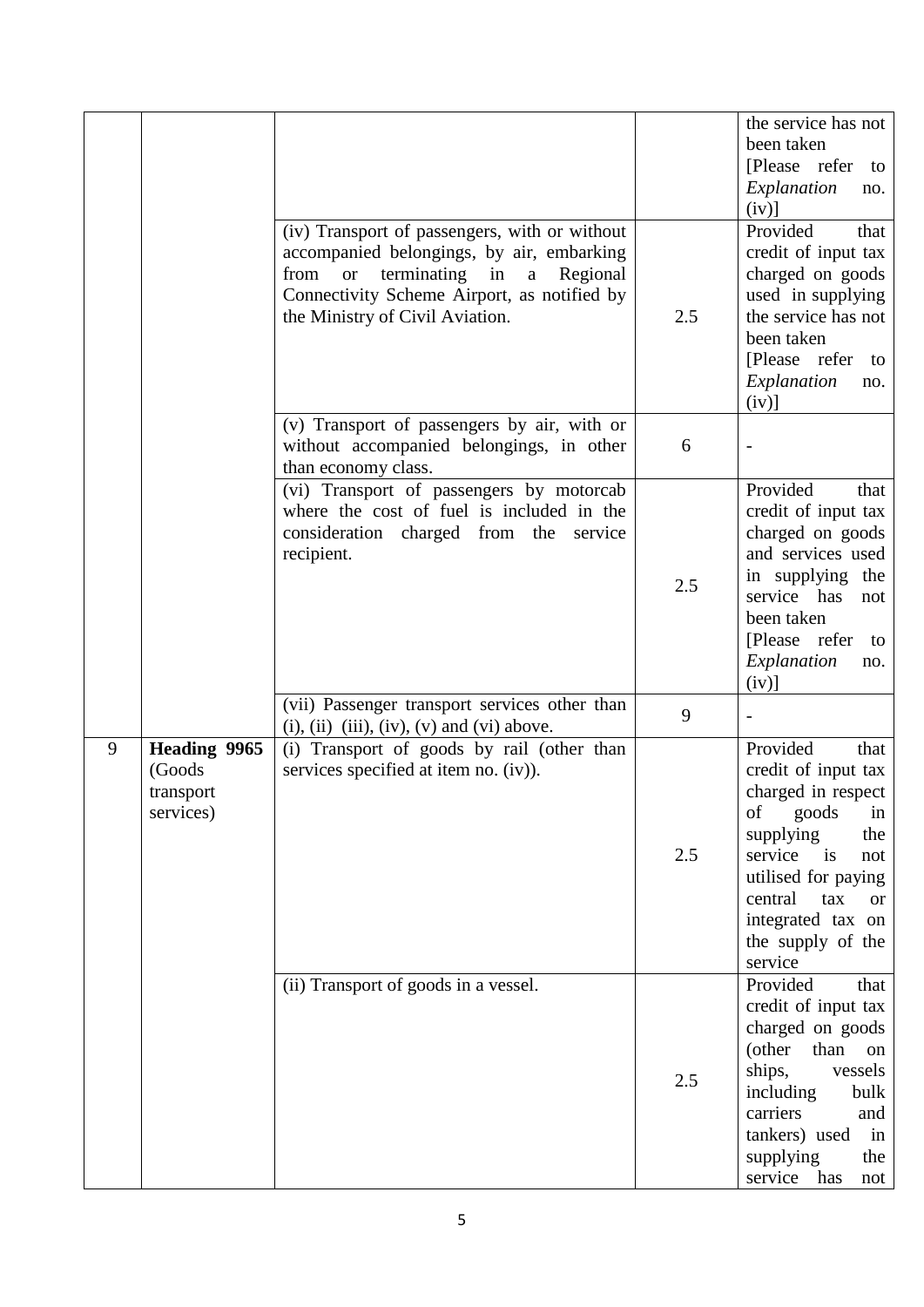|    |                     |                                                                                                |     | been taken          |
|----|---------------------|------------------------------------------------------------------------------------------------|-----|---------------------|
|    |                     |                                                                                                |     | [Please refer<br>to |
|    |                     |                                                                                                |     | Explanation<br>no.  |
|    |                     |                                                                                                |     | $(iv)$ ]            |
|    |                     | (iii) Services of goods transport agency                                                       |     | Provided<br>that    |
|    |                     | (GTA) in relation to transportation of goods                                                   |     | credit of input tax |
|    |                     | (including used household goods for personal                                                   |     | charged on goods    |
|    |                     | use).                                                                                          |     | and services used   |
|    |                     | <i>Explanation.</i> "goods"<br>transport<br>agency"                                            | 2.5 | in supplying<br>the |
|    |                     | means any person who provides service in                                                       |     | service has<br>not  |
|    |                     | relation to transport of goods by road and                                                     |     | been taken          |
|    |                     | issues consignment note, by whatever name                                                      |     | [Please refer<br>to |
|    |                     | called.                                                                                        |     | Explanation<br>no.  |
|    |                     |                                                                                                |     | $(iv)$ ]            |
|    |                     | (iv) Transport of goods in containers by rail                                                  | 6   |                     |
|    |                     | by any person other than Indian Railways.<br>(v) Goods transport services other than (i),      |     |                     |
|    |                     | $(ii)$ , $(iii)$ and $(iv)$ above.                                                             | 9   |                     |
| 10 | <b>Heading 9966</b> | (i) Renting of motorcab where the cost of fuel                                                 |     | Provided<br>that    |
|    | (Rental             | is included in the consideration charged from                                                  |     | credit of input tax |
|    | services<br>of      | the service recipient.                                                                         |     | charged on goods    |
|    | transport           |                                                                                                |     | and services used   |
|    | vehicles)           |                                                                                                | 2.5 | in supplying the    |
|    |                     |                                                                                                |     | service has<br>not  |
|    |                     |                                                                                                |     | been taken          |
|    |                     |                                                                                                |     | [Please refer<br>to |
|    |                     |                                                                                                |     | Explanation<br>no.  |
|    |                     |                                                                                                |     | $(iv)$ ]            |
|    |                     | (ii) Rental services of transport vehicles with<br>or without operators, other than (i) above. | 9   |                     |
| 11 | <b>Heading 9967</b> | (i) Services of goods transport agency (GTA)                                                   |     | Provided<br>that    |
|    | (Supporting)        | in relation to transportation of goods                                                         |     | credit of input tax |
|    | services<br>in      | (including used household goods for personal                                                   |     | charged on goods    |
|    | transport)          | use).                                                                                          |     | and services used   |
|    |                     | Explanation.- "goods transport<br>agency"                                                      | 2.5 | in supplying<br>the |
|    |                     | means any person who provides service in                                                       |     | service has<br>not  |
|    |                     | relation to transport of goods by road and                                                     |     | been taken          |
|    |                     | issues consignment note, by whatever name                                                      |     | [Please refer<br>to |
|    |                     | called.                                                                                        |     | Explanation<br>no.  |
|    |                     |                                                                                                |     | $(iv)$ ]            |
|    |                     | (ii) Supporting services in transport other<br>than (i) above.                                 | 9   |                     |
| 12 | <b>Heading 9968</b> | Postal and courier services.                                                                   |     |                     |
|    |                     |                                                                                                | 9   |                     |
| 13 | <b>Heading 9969</b> | Electricity, gas, water and other distribution                                                 | 9   |                     |
|    |                     | services.                                                                                      |     |                     |
| 14 | <b>Section 7</b>    | Financial and related services; real estate                                                    |     |                     |
|    |                     | services; and rental and leasing services.                                                     |     |                     |
| 15 | Heading 9971        | (i) Services provided by a foreman of a chit                                                   | 6   | Provided<br>that    |
|    | (Financial and      | fund in relation to chit.                                                                      |     | credit of input tax |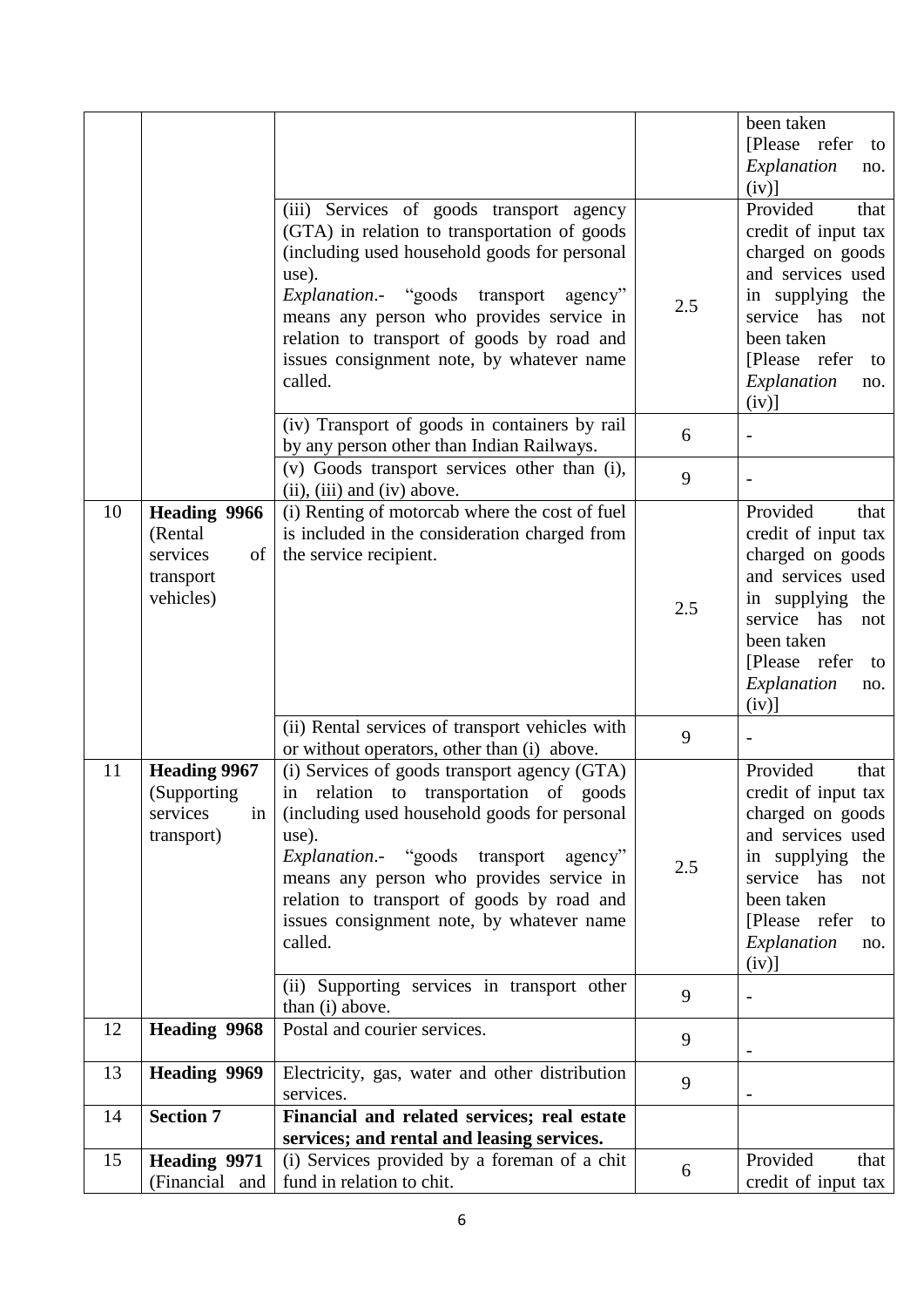| related   | Explanation.-                                   |                    | charged on goods    |
|-----------|-------------------------------------------------|--------------------|---------------------|
| services) | (a) "chit" means a transaction whether called   |                    | used in supplying   |
|           | chit, chit fund, chitty, kuri, or by whatever   |                    | the service has not |
|           | name by or under which a person enters into     |                    | been taken          |
|           | an agreement with a specified number of         |                    | [Please refer to    |
|           | persons that every one of them shall            |                    | Explanation<br>no.  |
|           | subscribe a certain sum of money (or a          |                    | $(iv)$ ]            |
|           | certain quantity of grain instead) by way of    |                    |                     |
|           | periodical instalments over a definite period   |                    |                     |
|           | and that each subscriber shall, in his turn, as |                    |                     |
|           | determined by lot or by auction or by tender    |                    |                     |
|           | or in such other manner as may be specified     |                    |                     |
|           | in the chit agreement, be entitled to a prize   |                    |                     |
|           | amount;                                         |                    |                     |
|           | (b) "foreman of a chit fund" shall have the     |                    |                     |
|           | same meaning as is assigned to the              |                    |                     |
|           | expression "foreman" in clause (j) of section   |                    |                     |
|           | 2 of the Chit Funds Act, 1982 (40 of 1982).     |                    |                     |
|           | (ii) Transfer of the right to use any goods for | Same rate          |                     |
|           | any purpose (whether or not for a specified     | of central         |                     |
|           | period) for cash, deferred payment or other     | tax as on          |                     |
|           | valuable consideration.                         | supply of          |                     |
|           |                                                 | like goods         |                     |
|           |                                                 | involving          |                     |
|           |                                                 | transfer of        |                     |
|           |                                                 | title in           |                     |
|           |                                                 |                    |                     |
|           | (iii) Any transfer of right in goods or of      | goods<br>Same rate |                     |
|           | undivided share in goods without the transfer   | of central         |                     |
|           | of title thereof.                               | tax as on          |                     |
|           |                                                 | supply of          |                     |
|           |                                                 | like goods         |                     |
|           |                                                 | involving          |                     |
|           |                                                 | transfer of        |                     |
|           |                                                 | title in           |                     |
|           |                                                 | goods              |                     |
|           | (iv) Leasing of aircrafts by an operator for    |                    |                     |
|           | operating scheduled air transport service or    |                    |                     |
|           | scheduled air cargo service by way of           |                    |                     |
|           | transaction covered by clause (f) paragraph 5   |                    | Provided<br>that    |
|           | of Schedule II of the Central Goods and         |                    | credit of input tax |
|           | Services Act, 2017.                             |                    | charged on goods    |
|           | Explanation.-                                   |                    | used in supplying   |
|           | (a) "operator" means a person, organisation     | 2.5                | the service has not |
|           | or enterprise engaged in or offering to engage  |                    | been taken          |
|           | in aircraft operations;                         |                    | [Please refer<br>to |
|           | (b) "scheduled air transport service" means     |                    | Explanation<br>no.  |
|           | an air transport service undertaken between     |                    | $(iv)$ ]            |
|           | the same two or more places operated            |                    |                     |
|           | according to a published time table or with     |                    |                     |
|           |                                                 |                    |                     |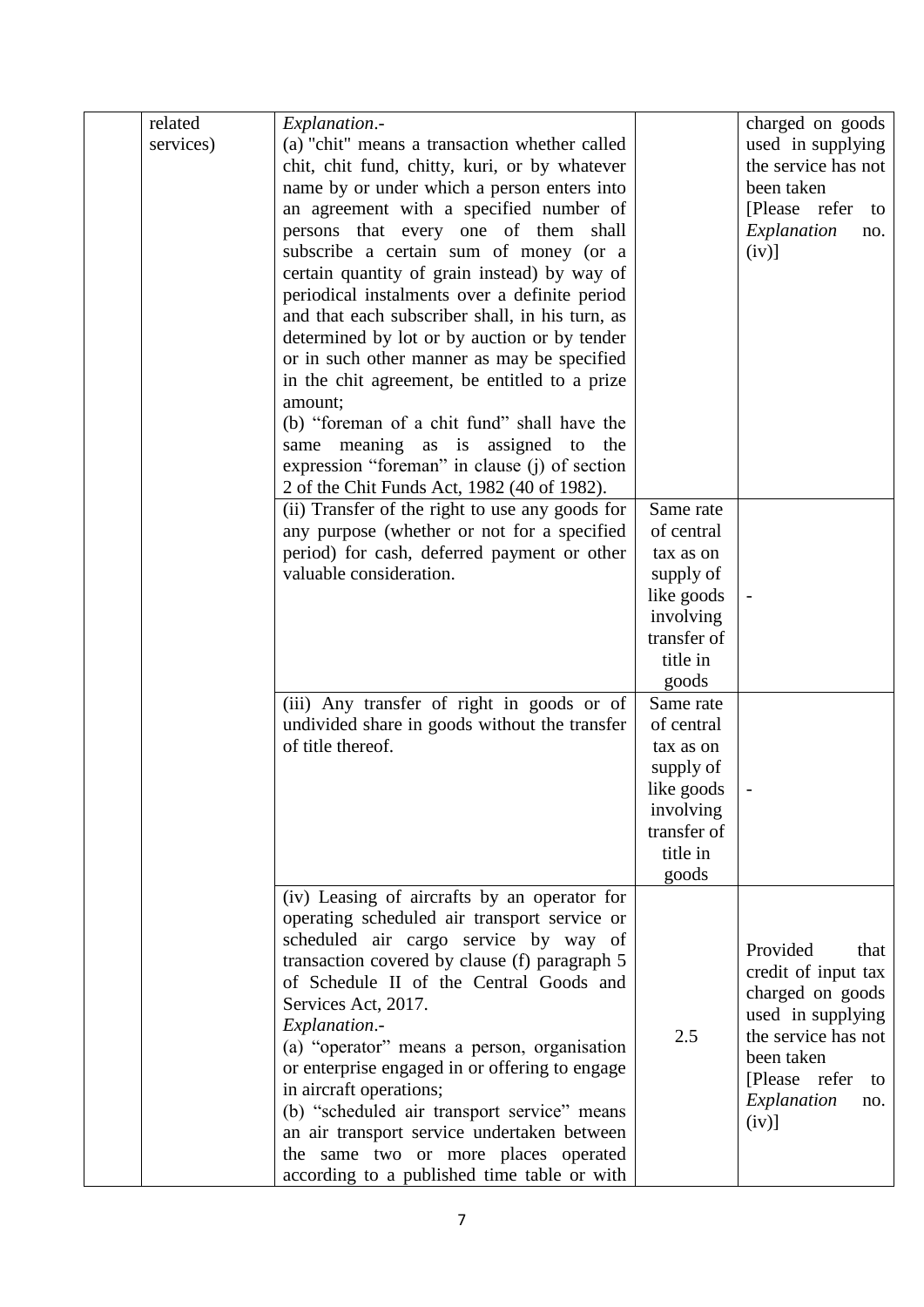|    |                                                                                                   | flights so regular or frequent that they<br>constitute a recognisable systematic series,<br>each flight being open to use by members of<br>the public;<br>(c) "scheduled air cargo service" means air<br>transportation of cargo or mail on a scheduled<br>basis according to a published time table or<br>with flights so regular or frequent that they<br>constitute a recognisably systematic series,<br>not open to use by passengers.<br>(v) Financial and related services other than<br>$(i)$ , $(ii)$ , $(iii)$ , and $(iv)$ above. | 9                                                                                                                |                                                                                                                                                                    |
|----|---------------------------------------------------------------------------------------------------|---------------------------------------------------------------------------------------------------------------------------------------------------------------------------------------------------------------------------------------------------------------------------------------------------------------------------------------------------------------------------------------------------------------------------------------------------------------------------------------------------------------------------------------------|------------------------------------------------------------------------------------------------------------------|--------------------------------------------------------------------------------------------------------------------------------------------------------------------|
| 16 | <b>Heading 9972</b>                                                                               | Real estate services.                                                                                                                                                                                                                                                                                                                                                                                                                                                                                                                       | 9                                                                                                                |                                                                                                                                                                    |
| 17 | <b>Heading 9973</b><br>(Leasing)<br><b>or</b><br>rental services,<br>with or without<br>operator) | (i) Temporary or permanent transfer<br><b>or</b><br>permitting the use<br>enjoyment<br>of<br><b>or</b><br>Intellectual Property (IP) right in respect of<br>goods other than Information Technology<br>software.                                                                                                                                                                                                                                                                                                                            | 6                                                                                                                |                                                                                                                                                                    |
|    |                                                                                                   | (ii) Temporary or permanent transfer or<br>permitting the use<br>or enjoyment<br>of<br>Intellectual Property (IP) right in respect of<br>Information Technology software.<br>[Please refer to <i>Explanation</i> no. (v)]                                                                                                                                                                                                                                                                                                                   | 9                                                                                                                |                                                                                                                                                                    |
|    |                                                                                                   | (iii) Transfer of the right to use any goods for<br>any purpose (whether or not for a specified<br>period) for cash, deferred payment or other<br>valuable consideration.                                                                                                                                                                                                                                                                                                                                                                   | Same rate<br>of central<br>tax as on<br>supply of<br>like goods<br>involving<br>transfer of<br>title in<br>goods |                                                                                                                                                                    |
|    |                                                                                                   | (iv) Any transfer of right in goods or of<br>undivided share in goods without the transfer<br>of title thereof.                                                                                                                                                                                                                                                                                                                                                                                                                             | Same rate<br>of central<br>tax as on<br>supply of<br>like goods<br>involving<br>transfer of<br>title in<br>goods |                                                                                                                                                                    |
|    |                                                                                                   | (v) Leasing of aircrafts by an operator for<br>operating scheduled air transport service or<br>scheduled air cargo service by way of<br>transaction covered by clause (f) paragraph 5<br>of Schedule II of the Central Goods and<br>Services Act, 2017.<br>Explanation.-<br>(a) "operator" means a person, organisation                                                                                                                                                                                                                     | 2.5                                                                                                              | Provided<br>that<br>credit of input tax<br>charged on goods<br>used in supplying<br>the service has not<br>been taken<br>[Please refer<br>to<br>Explanation<br>no. |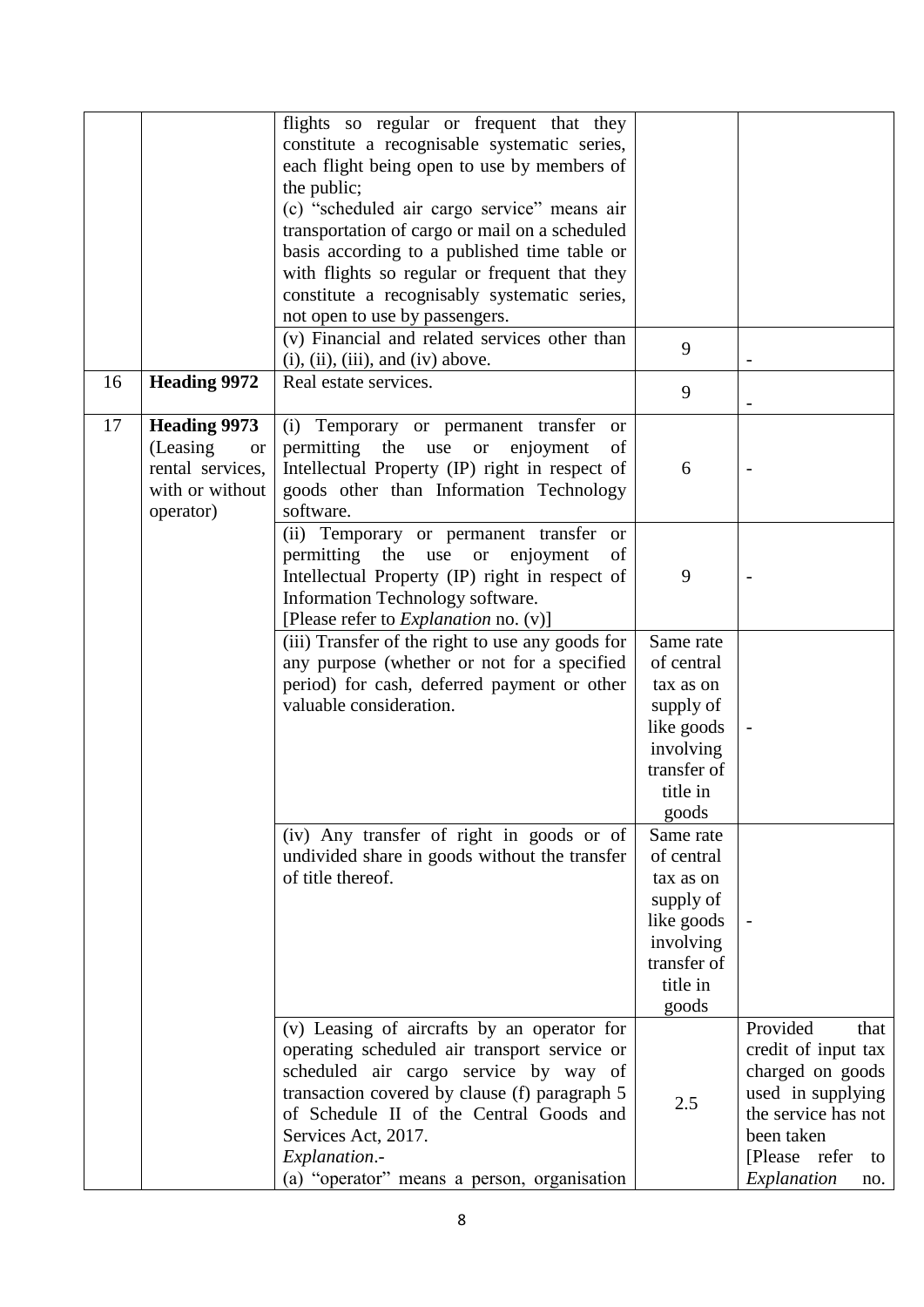|    |                                                            | or enterprise engaged in or offering to engage<br>in aircraft operations;<br>(b) "scheduled air transport service" means<br>an air transport service undertaken between<br>the same two or more places operated<br>according to a published time table or with<br>flights so regular or frequent that they<br>constitute a recognisable systematic series,<br>each flight being open to use by members of<br>the public;<br>(c) "scheduled air cargo service" means air<br>transportation of cargo or mail on a scheduled<br>basis according to a published time table or<br>with flights so regular or frequent that they<br>constitute a recognisably systematic series,<br>not open to use by passengers. |                                                                                                                                   | $(iv)$ ]                                                                                                                                                                                                                                    |
|----|------------------------------------------------------------|--------------------------------------------------------------------------------------------------------------------------------------------------------------------------------------------------------------------------------------------------------------------------------------------------------------------------------------------------------------------------------------------------------------------------------------------------------------------------------------------------------------------------------------------------------------------------------------------------------------------------------------------------------------------------------------------------------------|-----------------------------------------------------------------------------------------------------------------------------------|---------------------------------------------------------------------------------------------------------------------------------------------------------------------------------------------------------------------------------------------|
|    |                                                            | (vi) Leasing or rental services, with or<br>without operator, other than $(i)$ , $(ii)$ , $(iii)$ , $(iv)$<br>and (v) above.                                                                                                                                                                                                                                                                                                                                                                                                                                                                                                                                                                                 | Same rate<br>of central<br>tax as<br>applicable<br>on supply<br>of like<br>goods<br>involving<br>transfer of<br>title in<br>goods |                                                                                                                                                                                                                                             |
| 18 | <b>Section 8</b>                                           | <b>Business and Production Services</b>                                                                                                                                                                                                                                                                                                                                                                                                                                                                                                                                                                                                                                                                      |                                                                                                                                   |                                                                                                                                                                                                                                             |
| 19 | <b>Heading 9981</b>                                        | Research and development services.                                                                                                                                                                                                                                                                                                                                                                                                                                                                                                                                                                                                                                                                           | 9                                                                                                                                 | $\frac{1}{2}$                                                                                                                                                                                                                               |
| 20 | <b>Heading 9982</b>                                        | Legal and accounting services.                                                                                                                                                                                                                                                                                                                                                                                                                                                                                                                                                                                                                                                                               | 9                                                                                                                                 | $\overline{\phantom{0}}$                                                                                                                                                                                                                    |
| 21 | <b>Heading 9983</b><br>(Other                              | (i) Selling of space for advertisement in print<br>media.                                                                                                                                                                                                                                                                                                                                                                                                                                                                                                                                                                                                                                                    | 2.5                                                                                                                               |                                                                                                                                                                                                                                             |
|    | professional,<br>technical<br>and<br>business<br>services) | (ii) Other professional, technical and business<br>services other than (i) above.                                                                                                                                                                                                                                                                                                                                                                                                                                                                                                                                                                                                                            | 9                                                                                                                                 |                                                                                                                                                                                                                                             |
| 22 | <b>Heading 9984</b>                                        | Telecommunications,<br>broadcasting<br>and<br>information supply services.                                                                                                                                                                                                                                                                                                                                                                                                                                                                                                                                                                                                                                   | 9                                                                                                                                 |                                                                                                                                                                                                                                             |
| 23 | <b>Heading 9985</b><br>(Support<br>services)               | (i) Supply of tour operators services.<br><i>Explanation.</i> - "tour operator" means any<br>person engaged in the business of planning,<br>scheduling, organizing,<br>arranging<br>tours<br>(which may include arrangements)<br>for<br>accommodation, sightseeing or other similar<br>services) by any mode of transport, and<br>includes any person engaged in the business<br>of operating tours.                                                                                                                                                                                                                                                                                                         | 2.5                                                                                                                               | 1. Provided that<br>credit of input tax<br>charged on goods<br>and services used<br>in supplying the<br>service has<br>not<br>been taken<br>[Please refer]<br>to<br>Explanation<br>no.<br>(iv)]<br>2. The bill issued<br>for supply of this |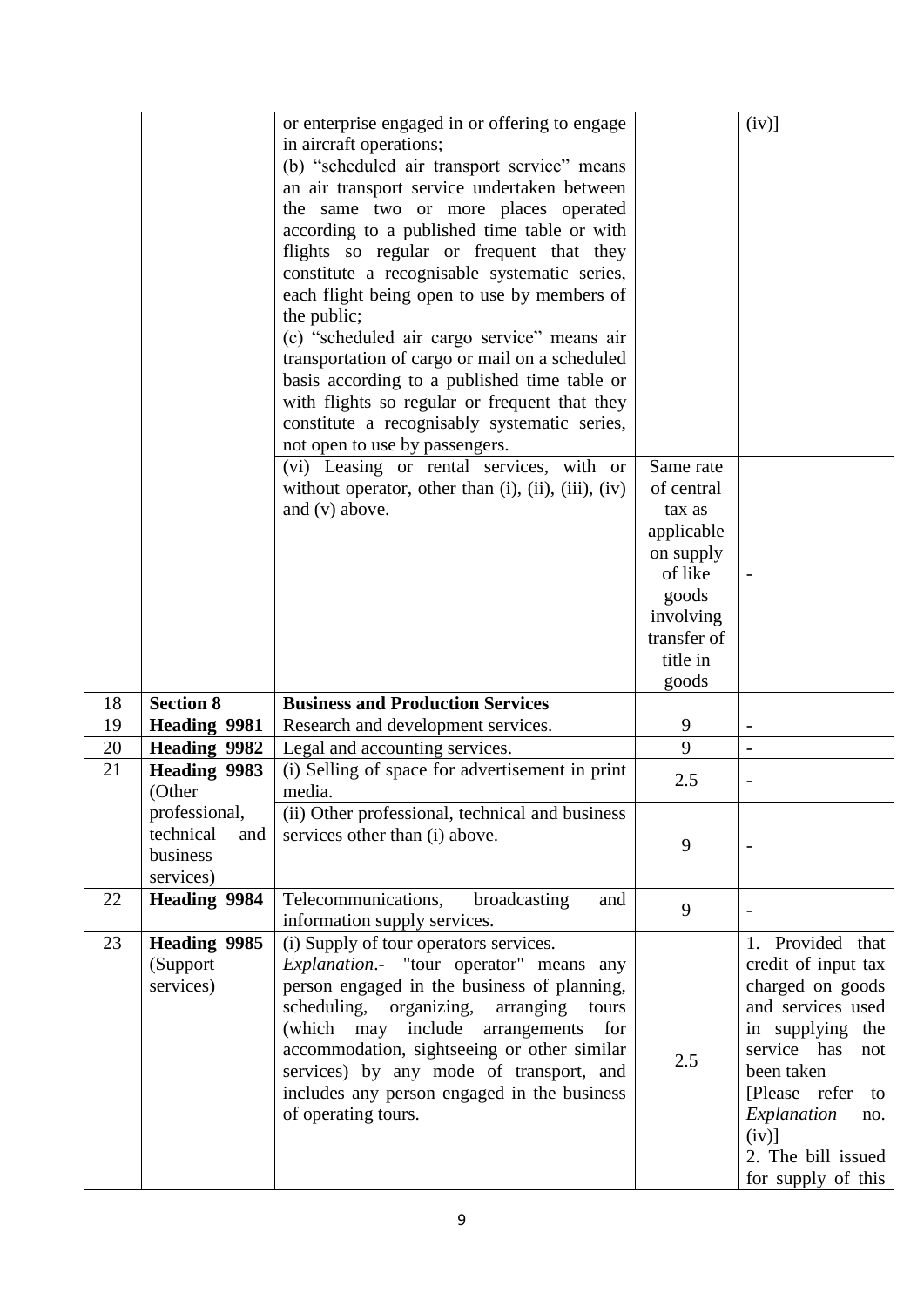|    |                     |                                                                                                                                                                                                                                                                                                                                                                                                                                                                                                                                                                                                                                                                                                                                                                                                                                                                                                                                                                                                                                                                                                                                                                                                        |     | indicates<br>service<br>that it is inclusive<br>of<br>charges<br>of<br>accommodation<br>and transportation<br>required for such<br>a tour and the<br>amount charged in<br>the bill is the<br>gross<br>amount |
|----|---------------------|--------------------------------------------------------------------------------------------------------------------------------------------------------------------------------------------------------------------------------------------------------------------------------------------------------------------------------------------------------------------------------------------------------------------------------------------------------------------------------------------------------------------------------------------------------------------------------------------------------------------------------------------------------------------------------------------------------------------------------------------------------------------------------------------------------------------------------------------------------------------------------------------------------------------------------------------------------------------------------------------------------------------------------------------------------------------------------------------------------------------------------------------------------------------------------------------------------|-----|--------------------------------------------------------------------------------------------------------------------------------------------------------------------------------------------------------------|
|    |                     |                                                                                                                                                                                                                                                                                                                                                                                                                                                                                                                                                                                                                                                                                                                                                                                                                                                                                                                                                                                                                                                                                                                                                                                                        |     | charged for such a<br>tour including the<br>charges<br>of<br>accommodation<br>and transportation<br>required for such<br>a tour.                                                                             |
|    |                     | (ii) Support services other than (i) above                                                                                                                                                                                                                                                                                                                                                                                                                                                                                                                                                                                                                                                                                                                                                                                                                                                                                                                                                                                                                                                                                                                                                             | 9   |                                                                                                                                                                                                              |
| 24 | <b>Heading 9986</b> | (i) Support services to agriculture, forestry,<br>fishing, animal husbandry.<br>Explanation. - "Support services<br>to<br>agriculture,<br>fishing,<br>forestry,<br>animal<br>husbandry"<br>mean<br>(i) Services relating to cultivation of plants<br>and rearing of all life forms of animals,<br>except the rearing of horses, for food, fibre,<br>fuel, raw material or other similar products<br>or agricultural produce by way of-<br>(a) agricultural operations directly related<br>to production of any agricultural produce<br>including<br>cultivation,<br>harvesting.<br>threshing, plant protection or testing;<br>(b) supply of farm labour;<br>(c) processes carried<br>out<br>at<br>an<br>agricultural farm including<br>tending,<br>pruning, cutting, harvesting,<br>drying,<br>cleaning,<br>trimming,<br>drying,<br>sun<br>fumigating, curing, sorting,<br>grading,<br>cooling or bulk packaging and such like<br>operations which do not alter the<br>essential characteristics of agricultural<br>produce but make it only marketable for<br>the primary market;<br>(d) renting or leasing of agro machinery<br>or vacant land with or without a structure<br>incidental to its use; | Nil |                                                                                                                                                                                                              |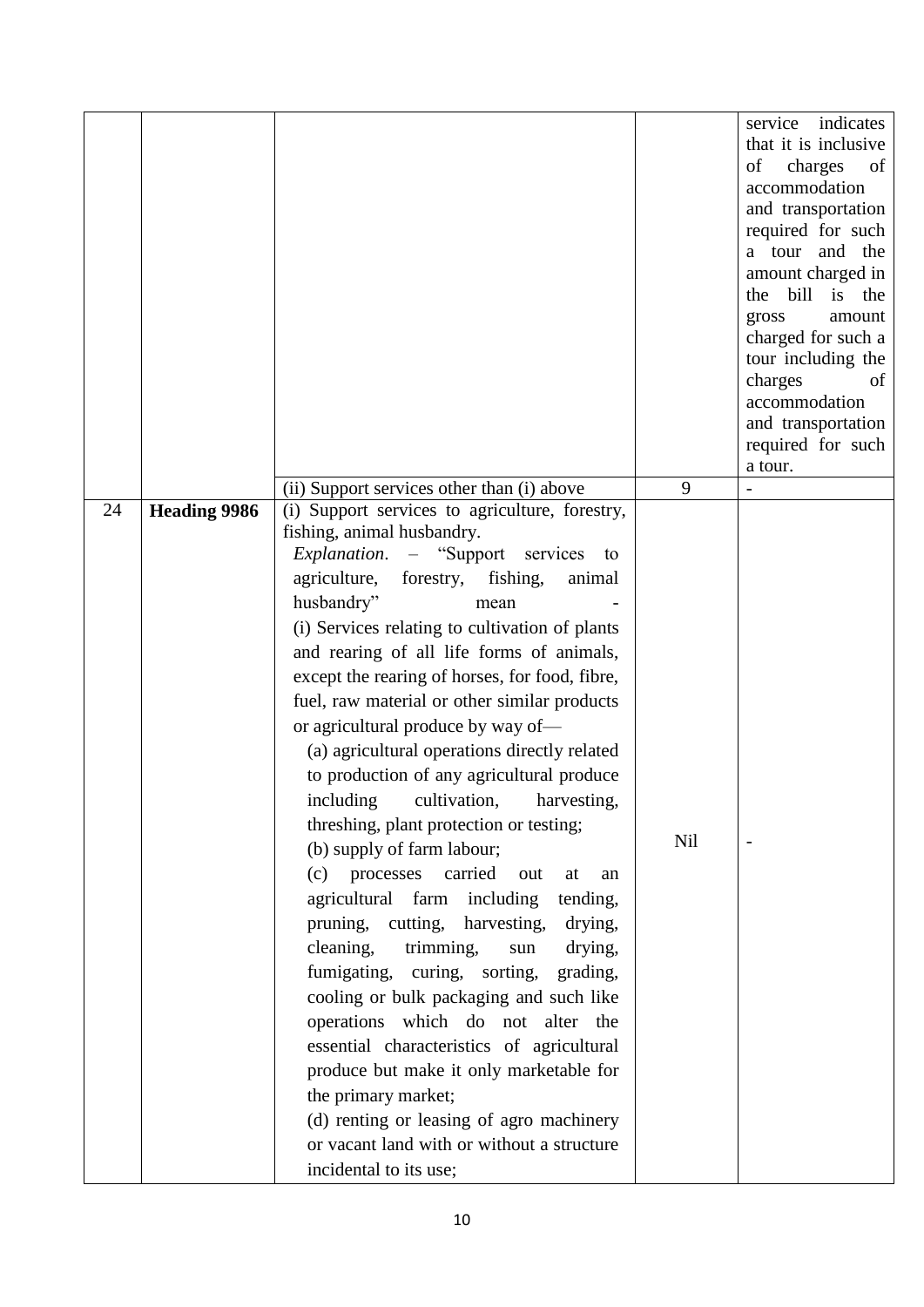|    |                     | (e) loading, unloading, packing, storage                                |     |  |
|----|---------------------|-------------------------------------------------------------------------|-----|--|
|    |                     |                                                                         |     |  |
|    |                     | or warehousing of agricultural produce;                                 |     |  |
|    |                     | (f) agricultural extension services;                                    |     |  |
|    |                     | (g) services by any Agricultural Produce                                |     |  |
|    |                     | Marketing Committee or Board<br><sub>or</sub>                           |     |  |
|    |                     | services provided by a commission agent                                 |     |  |
|    |                     | for sale or purchase of agricultural                                    |     |  |
|    |                     | produce.                                                                |     |  |
|    |                     | (ii) Services by way of pre-conditioning,                               |     |  |
|    |                     | pre-cooling,<br>ripening,<br>waxing,<br>retail                          |     |  |
|    |                     | packing, labelling of fruits and vegetables                             |     |  |
|    |                     | which do not change or alter the essential                              |     |  |
|    |                     | characteristics<br>of the<br>said<br>fruits<br><sub>or</sub>            |     |  |
|    |                     | vegetables.                                                             |     |  |
|    |                     | (iii) Carrying out an intermediate production                           |     |  |
|    |                     | process as job work in relation to cultivation                          |     |  |
|    |                     | of plants and rearing of all life forms of                              |     |  |
|    |                     | animals, except the rearing of horses, for                              |     |  |
|    |                     | food, fibre, fuel, raw material or other                                |     |  |
|    |                     | similar products or agricultural produce.                               |     |  |
|    |                     | (ii) Support services to mining, electricity,                           | 9   |  |
| 25 |                     | gas and water distribution.                                             |     |  |
|    | Heading 9987        | Maintenance, repair and installation (except<br>construction) services. | 9   |  |
| 26 | <b>Heading 9988</b> | (i) Services by way of job work in relation to-                         |     |  |
|    | (Manufacturing)     | (a) Printing of newspapers;                                             |     |  |
|    | services<br>on      | (b) Textile yarns (other than of man-made                               |     |  |
|    | physical<br>inputs  | fibres) and textile fabrics;                                            |     |  |
|    | (goods)<br>owned    | (c) Cut and polished diamonds; precious                                 |     |  |
|    | by others)          | and semi-precious stones; or plain and                                  |     |  |
|    |                     | studded jewellery of gold and other                                     |     |  |
|    |                     | precious metals, falling under Chapter                                  |     |  |
|    |                     | 71 in the First Schedule to the Customs                                 |     |  |
|    |                     | Tariff Act, 1975 (51of 1975);                                           |     |  |
|    |                     | (d) Printing of books (including Braille                                |     |  |
|    |                     | books), journals and periodicals;                                       |     |  |
|    |                     | (e) Processing of hides, skins and leather                              | 2.5 |  |
|    |                     | falling under Chapter 41 in the First                                   |     |  |
|    |                     | Schedule to the Customs Tariff Act,                                     |     |  |
|    |                     | 1975 (51 of 1975).                                                      |     |  |
|    |                     | Explanation.- "man made fibres" means                                   |     |  |
|    |                     | staple fibres and filaments of organic                                  |     |  |
|    |                     | polymers produced by manufacturing                                      |     |  |
|    |                     | processes either,-                                                      |     |  |
|    |                     |                                                                         |     |  |
|    |                     | (a) by polymerisation of organic monomers                               |     |  |
|    |                     | polymers<br>produce<br>such<br>to<br><b>as</b>                          |     |  |
|    |                     | polyamides, polyesters, polyolefins or                                  |     |  |
|    |                     | polyurethanes,<br>by<br>chemical<br><b>or</b>                           |     |  |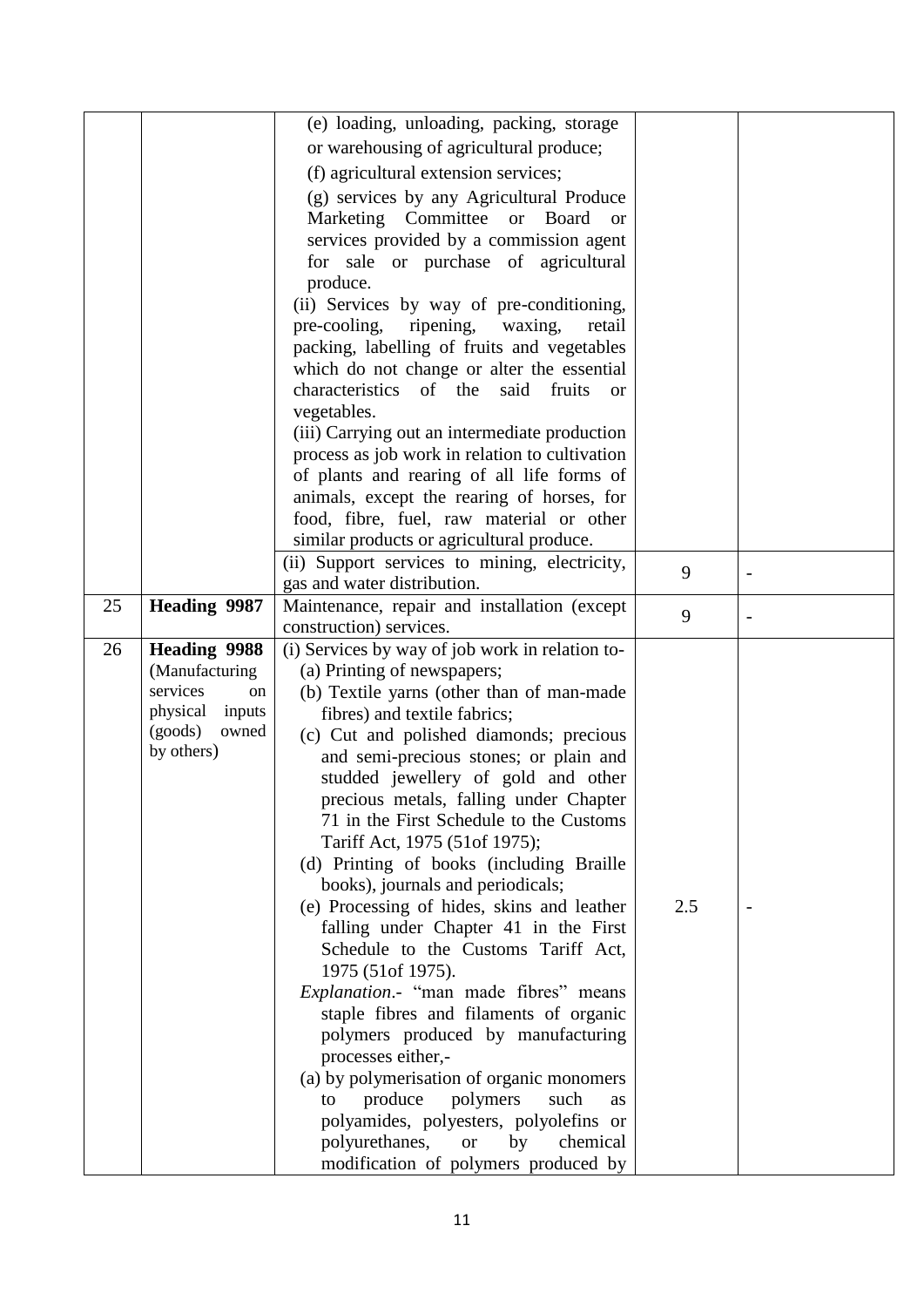|    |                     | this process [for example, poly(vinyl                                                                                |    |                          |
|----|---------------------|----------------------------------------------------------------------------------------------------------------------|----|--------------------------|
|    |                     | alcohol) prepared by the hydrolysis of                                                                               |    |                          |
|    |                     | poly(vinyl acetate)]; or                                                                                             |    |                          |
|    |                     | (b) by dissolution or chemical treatment of                                                                          |    |                          |
|    |                     | natural organic polymers (for example,                                                                               |    |                          |
|    |                     | cellulose) to produce polymers such as                                                                               |    |                          |
|    |                     | cuprammonium rayon (cupro) or viscose                                                                                |    |                          |
|    |                     | rayon, or by chemical modification of                                                                                |    |                          |
|    |                     | natural organic polymers (for example,                                                                               |    |                          |
|    |                     | cellulose, casein and other proteins, or                                                                             |    |                          |
|    |                     | alginic acid), to produce polymers such                                                                              |    |                          |
|    |                     | as cellulose acetate or alginates.                                                                                   |    |                          |
|    |                     | (ii) Manufacturing services on physical inputs                                                                       |    |                          |
|    |                     | (goods) owned by others, other than (i)                                                                              | 9  |                          |
|    |                     | above.                                                                                                               |    |                          |
| 27 | <b>Heading 9989</b> | Other manufacturing services; publishing,                                                                            |    |                          |
|    |                     | printing and reproduction services; materials                                                                        | 9  |                          |
|    |                     | recovery services.                                                                                                   |    |                          |
| 28 | <b>Section 9</b>    | <b>Community, Social and Personal Services</b>                                                                       |    |                          |
|    |                     | and other miscellaneous services                                                                                     |    |                          |
| 29 | <b>Heading 9991</b> | Public administration and other services                                                                             |    |                          |
|    |                     | provided to the community as a whole;                                                                                | 9  |                          |
|    |                     | compulsory social security services.                                                                                 |    |                          |
| 30 | <b>Heading 9992</b> | Education services.                                                                                                  | 9  |                          |
| 31 | <b>Heading 9993</b> | Human health and social care services.                                                                               | 9  | $\overline{\phantom{a}}$ |
|    |                     |                                                                                                                      |    |                          |
| 32 | <b>Heading 9994</b> | Sewage and waste collection, treatment and                                                                           |    |                          |
|    |                     | disposal and other environmental protection                                                                          | 9  |                          |
|    |                     | services.                                                                                                            |    |                          |
| 33 | <b>Heading 9995</b> | Services of membership organisations.                                                                                | 9  | $\overline{\phantom{a}}$ |
|    | <b>Heading 9996</b> | (i) Services by way of admission or access to                                                                        |    |                          |
| 34 | (Recreational,      | circus, Indian classical dance including folk                                                                        | 9  |                          |
|    | cultural<br>and     | dance, theatrical performance, drama.                                                                                |    |                          |
|    | sporting            | (ii) Services by way of admission exhibition                                                                         |    |                          |
|    | services)           | of cinematograph films where price of                                                                                |    |                          |
|    |                     | admission ticket is one hundred rupees or                                                                            | 9  |                          |
|    |                     | less.                                                                                                                |    |                          |
|    |                     | (iii) Services by way of admission to                                                                                |    |                          |
|    |                     | entertainment events or access to amusement                                                                          |    |                          |
|    |                     | exhibition<br>facilities<br>including<br>of                                                                          |    |                          |
|    |                     | cinematograph films, theme parks, water                                                                              |    |                          |
|    |                     | parks, joy rides, merry-go rounds, go-carting,                                                                       | 14 |                          |
|    |                     | casinos, race-course, ballet, any sporting                                                                           |    |                          |
|    |                     | event such as Indian Premier League and the                                                                          |    |                          |
|    |                     | like.                                                                                                                |    |                          |
|    |                     | (iv) Services provided by a race club by way                                                                         |    |                          |
|    |                     | of totalisator or a license to bookmaker in                                                                          | 14 |                          |
|    |                     | such club.                                                                                                           |    |                          |
|    |                     | (v) Gambling.                                                                                                        | 14 | $\blacksquare$           |
|    |                     | Recreational, cultural<br>(vi)<br>and<br>sporting<br>services other than $(i)$ , $(ii)$ , $(iii)$ , $(iv)$ and $(v)$ | 9  |                          |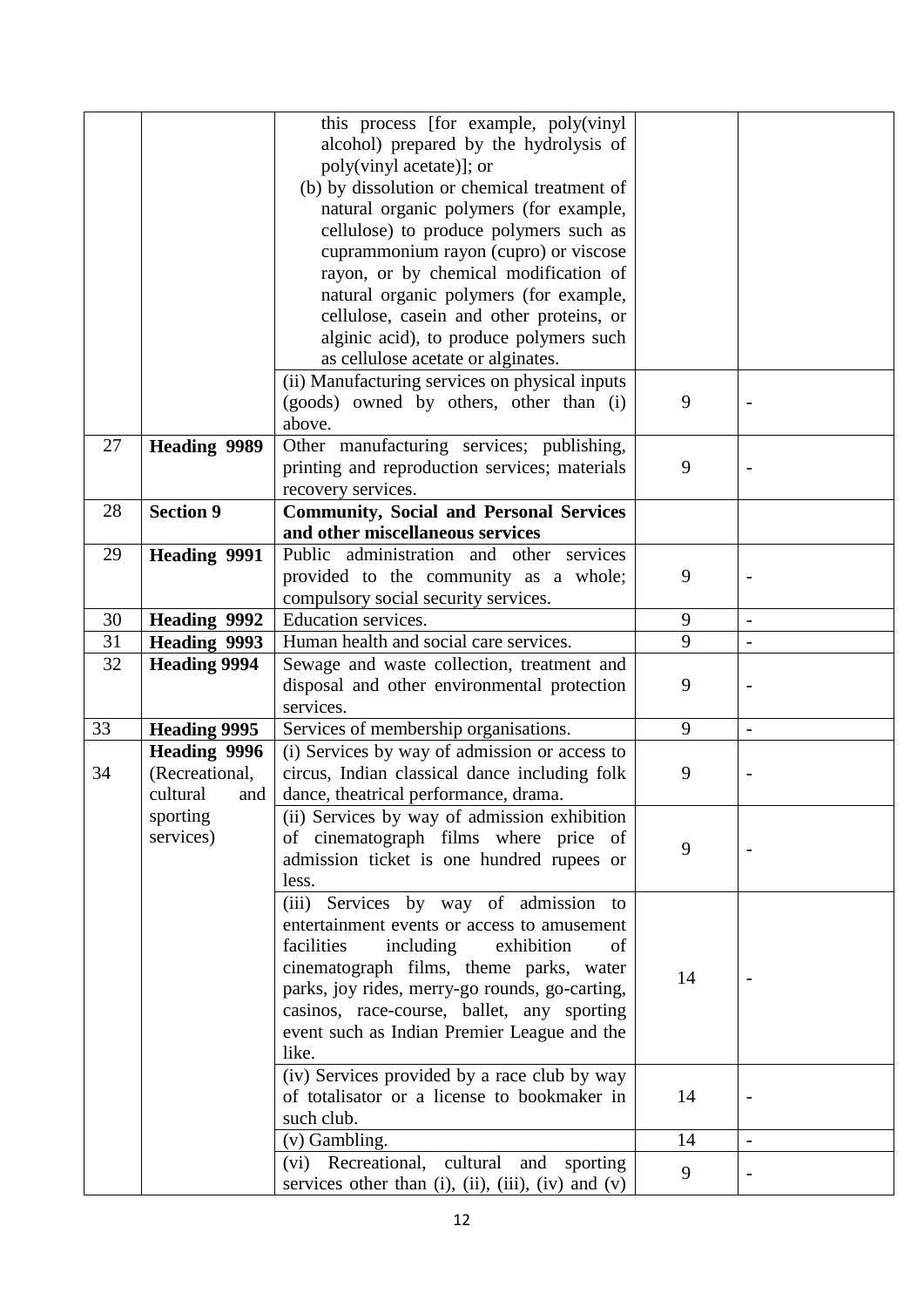|    |                     | above.                                                                                                                                                                                 |   |                          |
|----|---------------------|----------------------------------------------------------------------------------------------------------------------------------------------------------------------------------------|---|--------------------------|
| 35 | <b>Heading 9997</b> | Other services (washing, cleaning and dyeing<br>services; beauty and physical well-being<br>services; and other miscellaneous services<br>including services nowhere else classified). |   |                          |
| 36 | <b>Heading 9998</b> | Domestic services.                                                                                                                                                                     |   |                          |
| 37 | <b>Heading 9999</b> | extraterritorial<br>Services provided by<br>organisations and bodies.                                                                                                                  | a | $\overline{\phantom{0}}$ |

2. In case of supply of service specified in column (3) of the entry at item (i) against serial no. 3 of the Table above, involving transfer of property in land or undivided share of land, as the case may be, the value of supply of service and goods portion in such supply shall be equivalent to the total amount charged for such supply less the value of land or undivided share of land, as the case may be, and the value of land or undivided share of land, as the case may be, in such supply shall be deemed to be one third of the total amount charged for such supply.

*Explanation* .– For the purposes of paragraph 2, "total amount" means the sum total of,-

(a) consideration charged for aforesaid service; and

(b) amount charged for transfer of land or undivided share of land, as the case may be.

- 3. Value of supply of lottery shall be 100/112 of the face value or the price notified in the Official Gazette by the organising State, whichever is higher, in case of lottery run by State Government and 100/128 of the face value or the price notified in the Official Gazette by the organising State, whichever is higher, in case of lottery authorised by State Government.
- 4. *Explanation*.- For the purposes of this notification,-

(i) Goods includes capital goods.

(ii) Reference to "Chapter", "Section" or "Heading", wherever they occur, unless the context otherwise requires, shall mean respectively as "Chapter, "Section" and "Heading" in the annexed scheme of classification of services (Annexure).

(iii) The rules for the interpretation of the First Schedule to the Customs Tariff Act, 1975 (51 of 1975), the Section and Chapter Notes and the General Explanatory Notes of the First Schedule shall, so far as may be, apply to the interpretation of heading 9988.

(iv) Wherever a rate has been prescribed in this notification subject to the condition that credit of input tax charged on goods or services used in supplying the service has not been taken, it shall mean that,-

(a) credit of input tax charged on goods or services used exclusively in supplying such service has not been taken; and

(b) credit of input tax charged on goods or services used partly for supplying such service and partly for effecting other supplies eligible for input tax credits, is reversed as if supply of such service is an exempt supply and attracts provisions of sub-section (2) of section 17 of the Central Goods and Services Tax Act, 2017 and the rules made thereunder.

(v) "information technology software" means any representation of instructions, data, sound or image, including source code and object code, recorded in a machine readable form, and capable of being manipulated or providing interactivity to a user, by means of a computer or an automatic data processing machine or any other device or equipment.